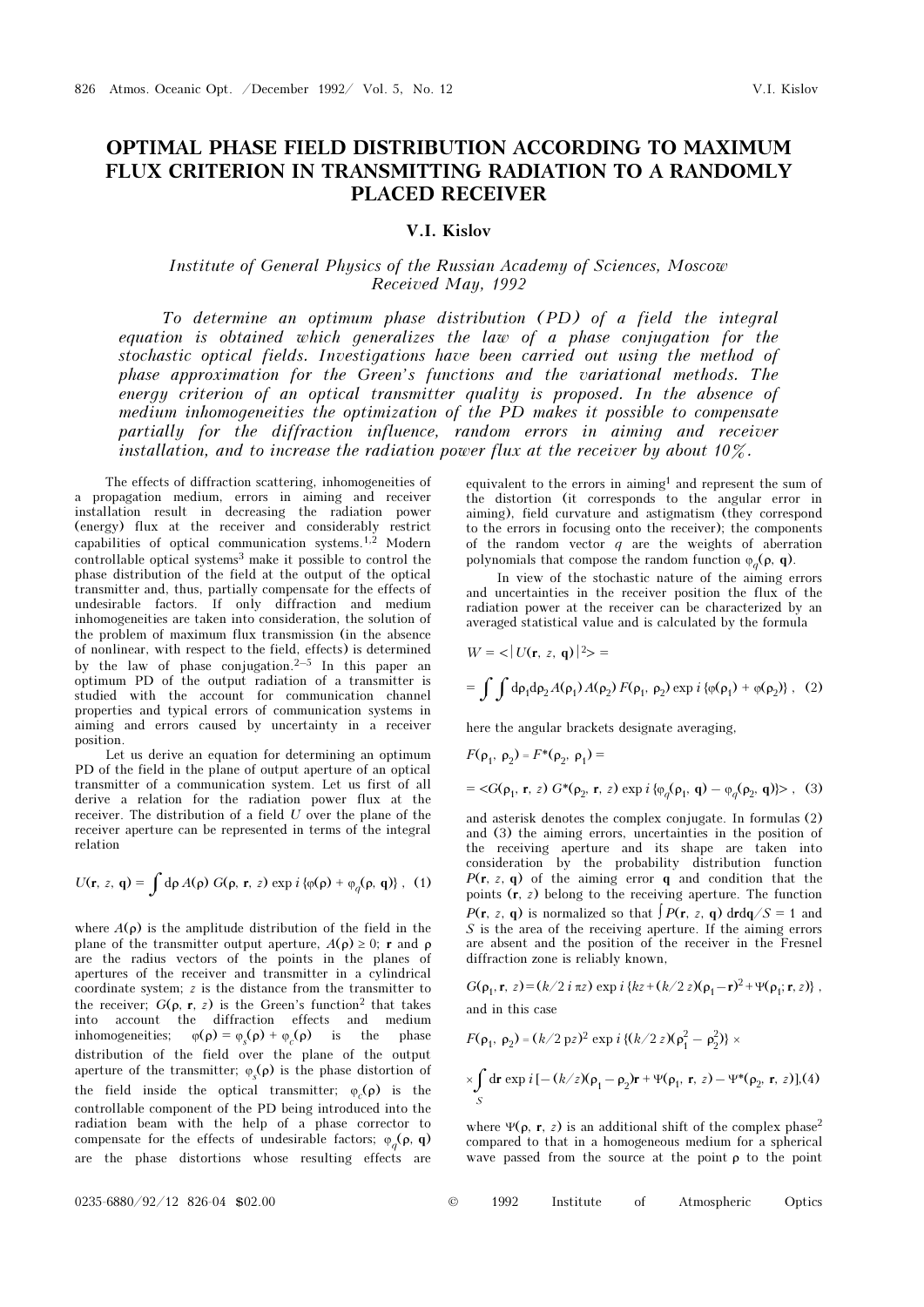(r, z). The function  $\Psi(\rho, r, z)$  is directly related to the inhomogeneities of a medium and this relation has been considered in a number of papers (see, for example, Ref. 2 and bibliography presented there).

Let us consider the value of the power flux  $(Eq. (2))$ as the functional of the phase distribution ϕ. Using the method of calculus of variations<sup>6</sup> as applied to relation  $(2)$ for determining optimal phase distribution maximizing functional (2) for the cases in which there are no nonlinear, with respect to the field, effects we can obtain the following integral equation:

$$
\varphi(\rho_1) = \arctan \frac{\int d\rho_2 A(\rho_2)}{\int d\rho_2 A(\rho_2)^{\cos(\varphi(\rho_2) - \arg F(\rho_1, \rho_2))} |F(\rho_1, \rho_2)|} {\int d\rho_2 A(\rho_2)^{\cos(\varphi(\rho_2) - \arg F(\rho_1, \rho_2))} |F(\rho_1, \rho_2)|},
$$

$$
F(\rho_1, \rho_2) = |F(\rho_1, \rho_2)| \exp i \arg F(\rho_1, \rho_2);
$$
\n(5)

arg  $F(\rho_1, \rho_2) = -\arg F(\rho_2, \rho_1)$ .

By means of algebraic transformations equation (5) can be reduced to

$$
\varphi(\rho_1) = -\arg \int d\rho_2 A(\rho_2) \left\{ \exp - i\varphi(\rho_2) \right\} F(\rho_1, \rho_2) \,. \tag{6}
$$

Equations (5) and (6) generalize the law of the phase conjugation for the stochastic optical fields. In the general case, when determining the power flux and the function  $F(\rho_1, \rho_2)$  the effects of all these factors which cannot be taken into account in real time when optimizing the PD are subjected to stochastic and (or) determined averaging. In addition to the aiming errors and uncertainties due to the receiver position, the random errors in forming the compensating phase distribution and, uncontrollable, as a rule, fluctuations of the field amplitude distribution  $A(\rho)$ over the plane of the output aperture of the optical transmitter can be mentioned among these factors.

Relations (5) and (6) are the initial ones for studying the optimal PD. In the general case an analytical solution of the obtained equations cannot be found, therefore, an iteration method can be used for solving them numerically. Below we shall consider only some particular cases of Eqs. (5) and (6).

1. Small residual errors of compensation. The measure of compensation of undesirable factors, as it follows from analysis of Eqs. (2) and (5), is the value

$$
\sigma_w^2 = \frac{\int \int d\rho_1 d\rho_2 A(\rho_1) A(\rho_2) Q |F(\rho_1, \rho_2)|}{2 \int \int d\rho_1 d\rho_2 A(\rho_1) A(\rho_2) |F(\rho_1, \rho_2)|}.
$$
(7)

where  $Q = {\varphi(\rho_1) - \varphi(\rho_2) - \arg F(\rho_1, \rho_2)}^2$ . The value  $\sigma_w^2$  is related to the power flux by the approximate formula

$$
W \simeq \exp(-\sigma_w^2) \int \int d\rho_1 d\rho_2 A(\rho_1) A(\rho_2) |F(\rho_1, \rho_2)|, \sigma_w^2 \ll 1. (8)
$$

Formulas (7) and (8) for W and  $\sigma_w^2$  are obtained by separating out the phase component from the integrand in relation (2), and by expansion of the corresponding exponential function into the Taylor series over the phase value up to the second power terms and by the inverse transformation of the obtained expression into the exponential function. Because of changes in the controllable phase distribution  $\varphi(\rho)$  the value  $\sigma_w^2$  is directly related to  $W$ , i.e., the value  $W$  increases (decreases) if  $\sigma_w^2$  decreases (increases). If a source of the field phase distortions is inside the transmitter and  $\psi(\rho, r, z) = 0$ and  $\varphi_q(\rho, \mathbf{q}) = 0$ , the value calculated by Eq. (7) for a point receiver takes the form of the quality index  $\sigma^2$  (mean square of residual phase distortions<sup>3</sup>) while for an extended receiver it takes the form of the index  $g^2$  (mean square of the gradient of the residual phase distortions<sup>7</sup>). These conclusions have been drawn based on the fact that the function  $F(\rho_1, \rho_2)$  entering into Eq. (7) and determined by relation (4) is comparable with S for a receiver close to a point one but the function  $F(\rho_1, \rho_2)$  can be approximated by  $\delta(\rho_1 - \rho_2)$  in the case of an extended receiver. Thus, the value  $\sigma_w^2$  can be considered as the energy index of quality of the optical transmitter of a communication system.

For small values of the index of Eq.  $(7)$  Eq.  $(6)$ becomes linear with respect to the function of the optimal PD and takes the form of the integral equation

$$
\varphi(\rho_1) \simeq \frac{\int d\rho_2 A(\rho_2) \left[ \varphi(\rho_2) - \arg F(\rho_1, \rho_2) \right] |F(\rho_1, \rho_2)|}{\int d\rho_2 A(\rho_2) |F(\rho_1, \rho_2)|}.
$$
 (9)

Equation (9) can also be derived (using the variation method) based on relation (7) and the condition of the minimum of  $\sigma_w^2$ . Relation (9) is reduced to an nonhomogeneous integral equation of the second kind, the methods of its solution are developed in Ref. 8.

Relations (7)–(9) make it possible to use already known techniques<sup>3</sup> of investigations of controllable optical systems in order to find optimal signals controlling the actuators of the phase corrector and to estimate the residual error and the efficiency of compensation taking the phase corrector characteristics into account. Let, for example, a deformable mirror be used to form an optimal PD. In this case<sup>3</sup>

$$
\varphi_c(\rho) = \sum_{1}^{N} \alpha_i R_i(\rho) , \qquad (10)
$$

where  $R_i(\rho)$  is the response function of the *i*th actuator,  $a_i$ is the amplitude of the control signal applied to the ith actuator, and  $N$  is the total number of actuators of the deformable mirror. Substituting Eq. (10) into Eq. (7) by virtue of the relation  $\varphi = \varphi_c + \varphi_s$  and minimizing  $\sigma_w^2$  as a function of  $a_i$  for optimal values  $a_i$  we obtain that

$$
\|\alpha_{i}\| = \|RR\|^{-1} \|R\varphi\| , \qquad (11)
$$

here  $\|\alpha_i\|$  and  $\|R\varphi\|$  are the matrix columns,  $\|RR\|^{-1}$  is the inverse matrix,

$$
||RR|| = ||\int \int d\rho_1 d\rho_2 A(\rho_1) A(\rho_2) R_n(\rho_1) \times
$$
  
\n
$$
\times [R_m(\rho_1) - R_m(\rho_2)] |F(\rho_1, \rho_2)||,
$$
(12)  
\n
$$
||R\varphi|| = ||\int \int d\rho_1 d\rho_2 A(\rho_1) A(\rho_2) R_m(\rho_1) \times
$$
  
\n
$$
\times [\varphi_s(\rho_1) - \varphi_s(\rho_2) + \arg F(\rho_1, \rho_2)] |F(\rho_1, \rho_2)||,
$$
(13)

 $m, n = 1, 2, ..., N$ . If Eq (11) is valid the compensation error is minimum and equal to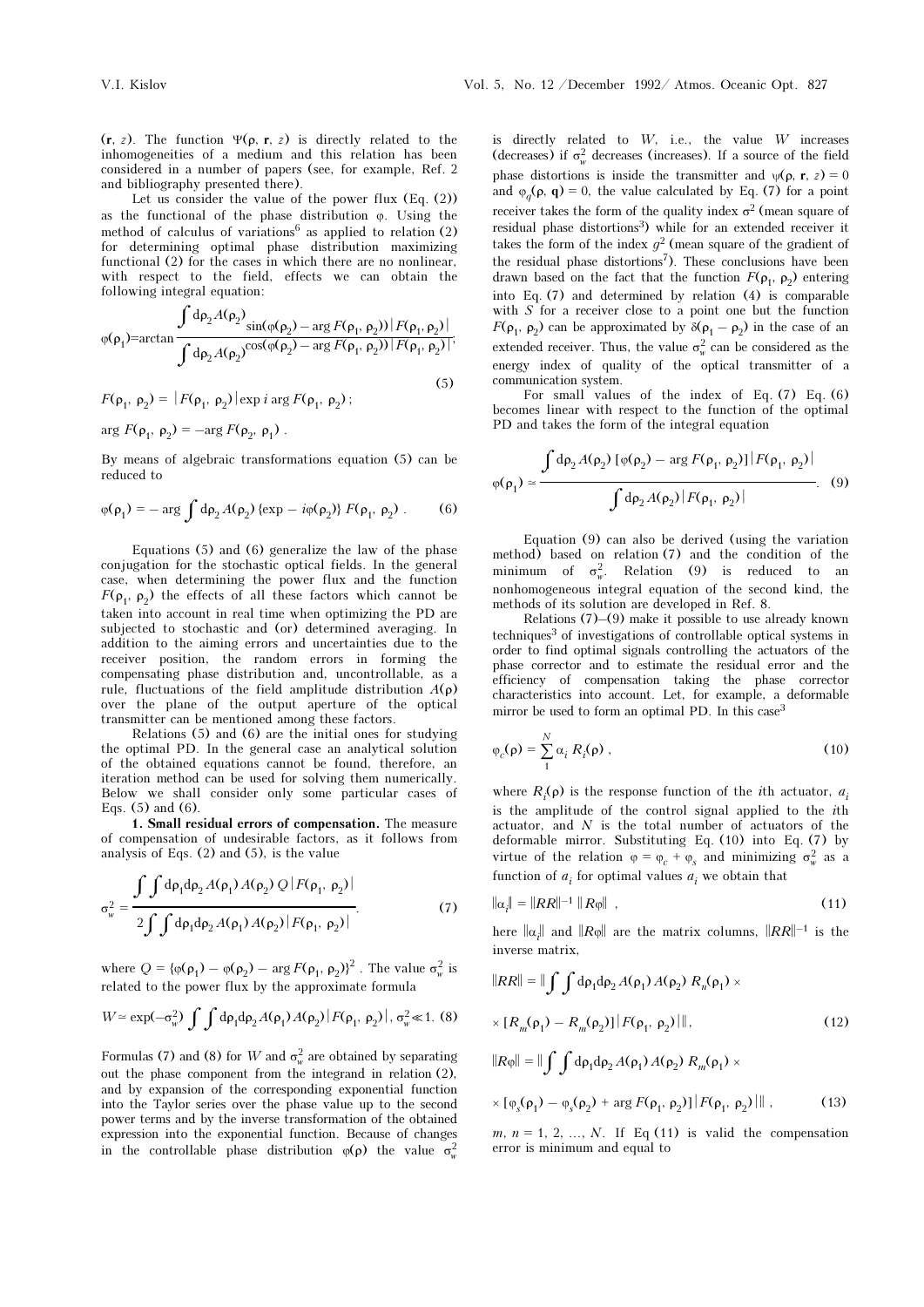$$
\min \sigma_w^2 = \sigma_{ws}^2 \left\{ 1 - ||R\varphi||^T ||RR||^{-1} ||R\varphi|| \times \right.
$$
  

$$
\times 2 \left[ \int \int d\rho_1 d\rho_2 A(\rho_1) A(\rho_2) \times \right.
$$
  

$$
\times (\varphi_s(\rho_1) - \varphi_s(\rho_2) + \arg F(\rho_1, \rho_2))^2 |F(\rho_1, \rho_2)| \right]^{-1}, \quad (14)
$$

Superscript T denotes the transposition procedure,  $\sigma_{ws}^2$  is the value of the quality index in the absence of compensation  $(||a_i|| = 0)$ , and the value  $\sigma_{ws}^2$  is calculated by Eq. (7) taking into account that  $\varphi(\rho)$  is replaced by  $\varphi_s(\rho)$ . Further investigations require that the PD character of the field inside the receiver (either random or regular) and inhomogeneities of the medium, the methods of measuring the field characteristics, and the methods used to control the phase corrector be taken into account.

2. Nearly point receiver of radiation. If there are no uncertainties in the receiver position and errors in aiming relation (4) is reduced to the form

$$
F(\rho_1, \rho_2) \simeq (k/2\pi z)^2 S \exp i \left\{ (k/2 z)(\rho_1^2 - \rho_2^2) - (k/z) \int_S dr [\Psi(\rho_1, \mathbf{r}, z) - \Psi^*(\rho_2, \mathbf{r}, z]/S \right\}.
$$
\n(15)

Formula (15) is derived using a linear expansion of the exponential integrand from Eq. (4) into the Taylor series, taking an integral of this expansion over r, and then by performing the inverse transform of the resulting relation into an exponential function. Relation (15) is valid when  $kS^{1/2}D/4z \ll 1$  (*D* is the diameter of the transmitter aperture), while the scale of inhomogeneities of Ψ exceeds  $S^{1/2}$  and/or when  $|\Psi| \ll 1$ . Substituting Eq. (15) into Eq. (5) or Eq. (8) we can find the solution

$$
\varphi(\rho) \approx -(k/2 z) \rho^2 + (k/z) \int_S d\mathbf{r}(\rho \mathbf{r})/S - \int_S d\mathbf{r} \operatorname{Re} \Psi(\rho_1, \mathbf{r}, z)/S.
$$
\n(16)

For a point receiver relation (16) results in the known expression

$$
\varphi(\rho) = -(k/2 z) \rho^2 - \text{Re}\Psi(\rho_1, 0, z) .
$$

The first term in the Eq. (16) for the optimal phase distribution describes an optimal radiation focusing on a point receiver in a homogeneous medium; the second term is related to asymmetry of the receiving aperture and coordinates the position of a beam energy center with the aperture shape. The third term of Eq. (16) is responsible for the law of forming the field phase distribution at the transmitter output compensating for the medium inhomogeneities in an optimum way according to the criterion of a maximum power flux transmitted to the receiver located in the Fresnel diffraction zone.

3. Partial compensation for the diffraction effects. Let the medium of radiation propagation be homogeneous, without errors in aiming and uncertainty of the receiver position. In the case of a linear aperture (a slit–like beam along the Y axis;  $\rho = (X, Y)$ ) and taking into account Eqs. (3) and (4) and the imposed restrictions Eq. (5) takes the form

$$
\int dx_2 A(x_2) \sin(\varphi(x_2)) [\sin(\omega(x_1 - x_2)) / (x_1 - x_2)]
$$
  

$$
\varphi(x_1) = \arctan \frac{\int dx_2 A(x_2) \cos(\varphi(x_2)) [\sin(\omega(x_1 - x_2)) / (x_1 - x_2)]}{\int dx_2 A(x_2) \cos(\varphi(x_2)) [\sin(\omega(x_1 - x_2)) / (x_1 - x_2)]},
$$
\n(17)

where  $\omega = k D_p D / 4 z$ ,  $D_p$  is the size of a slit-like receiver; D is the size of the transmitting aperture; and,  $x = 2X/D$ . From the very beginning the quadratic component  $(-(kD^2/8 s)x^2)$ of the optimum phase, which determines an optimum focal length of the optical transmitter for focusing radiation onto a point receiver, is excluded from Eq. (17). For  $\omega = 0$  there exists a solution of Eq. (17) that can be written as  $\varphi(x) = \text{const}$ , what well agrees with the results of analysis carried out in Sec. 3. For  $\omega \Rightarrow \infty$  the function between brackets in Eq. (17) approaches δ–function, therefore, any function  $\varphi(x)$  gives the solution of Eq. (17). For the finite values of ω there exist several solutions of Eq. (17) in addition to the obvious one  $\phi(x) = \text{const.}$ 



FIG. 1. Optimum phase distribution partially compensating for diffraction effects;  $\varphi(x) = -\varphi(-x)$ . 1)  $\omega = 2.2$ ,  $\delta W/W = 18\%; 2)$  2.7, 40%; 3) 2.2, 22%; and, 4) 1.9, 4%.

If the function of the amplitude distribution  $A(x)$  is even, the solutions can be grouped into the symmetric solutions  $\varphi(x) = \varphi(-x)$  and the asymmetric ones  $\varphi(x) = -\varphi(-x)$ . To verify these conclusions Eq. (17) has been solved numerically by an iterative method. The functions of optimum phase distribution are shown in Fig. 1 for the case of uniform amplitude distribution of the field over the linear aperture with the symmetric central screening. If the value of ω is within the range from 2 to 4, the optimum PD is nearly linear  $\varphi(x) \sim x$ , maximum deviation of the phase from a uniform one amounts from 2 to 3 radians or 1/2 ... 1/3 in the units of radiation wavelength. Relative increase  $\delta W/W$  of the radiation power flux reaches 40% in comparison with the case of uniform phase distribution and depends on the receiver size.

The effect of maximization of the radiation power flux for the case of nearly linear PD is shown in Fig. 2, which represents the radiation intensity of the receiver aperture as a function of the normalized coordinate ω. If the receiver aperture is limited by the points I certain displacement of the receiver to the right or to the left, what corresponds to the case of a linear phase distribution over the transmitting aperture, does not result in considerable changes of the radiation power flux because a decrease (increase) of radiation power on the right part of the aperture is